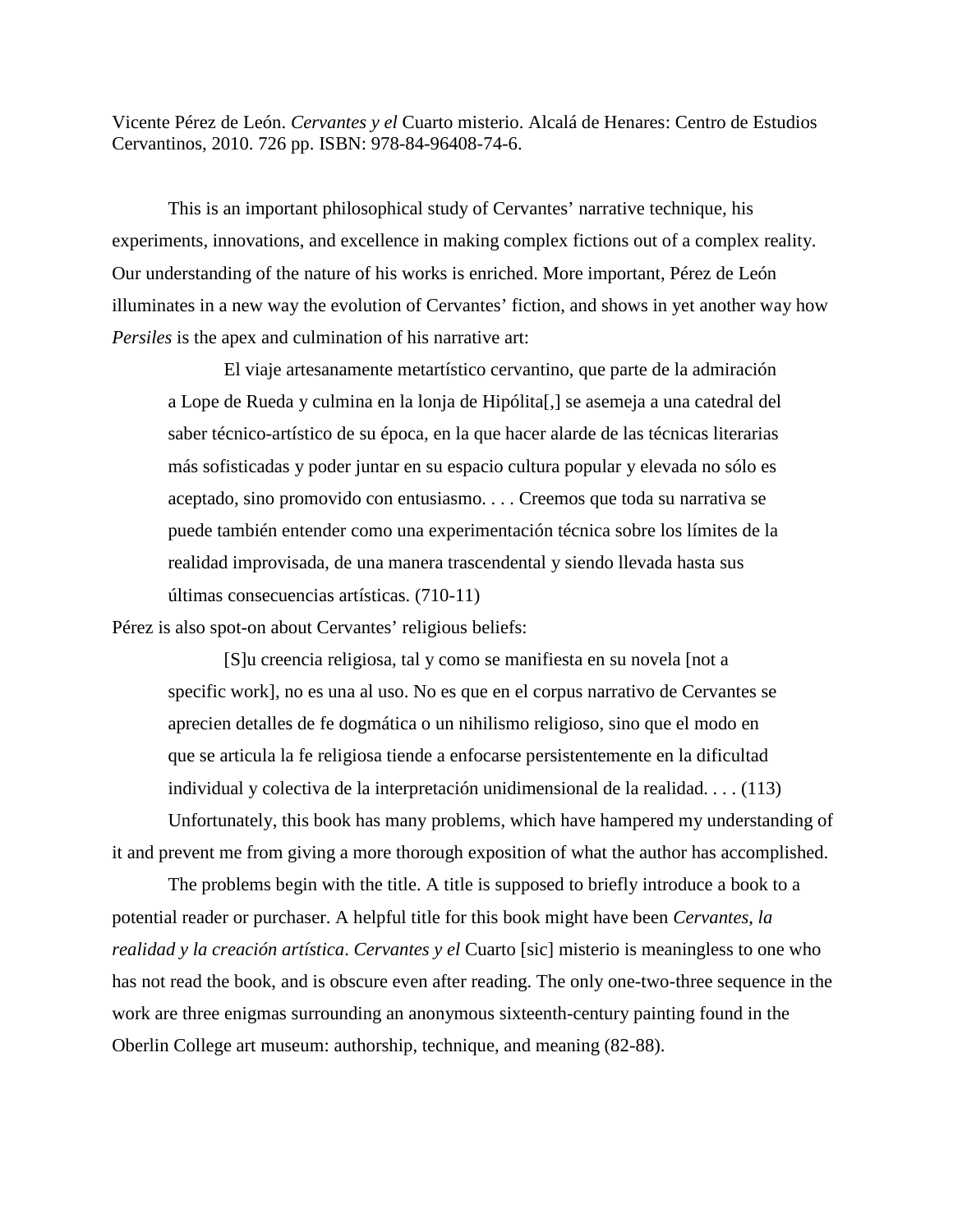Aside from a brief reference in the prologue (19), the first and most extensive presentation of *cuarto misterio* in the text is the following:

El problema del universo acausal cervantino se entenderá siempre en el contexto de la proyección del *Cuarto misterio* católico de las sincronicidades, Cuaternidad que complementa la Trinidad. Entendemos que la universalidad y prevalencia del arte narrativo cervantino en la historia literaria se explica por ser una de las contadas propuestas del arte literario universal de su tiempo[,] preocupada en aportar luz al *Cuarto misterio* de la religión católica, principio que ordena la conciencia acausal que explica el lado más numinoso del ser humano. (44)

This passage seems to say something, but despite reading it many times, and looking for context in the preceding and following pages, I cannot make sense of it. The same is true of many other passages. The parts I understand best are the plot summaries, which increase the size of the book and seem superfluous for the scholarly readers this book will have.

The author makes up new words, such as *sincrulacro*, *re-ligión*, *acausalidad*, *intromission* and *extramission*, *virtosura*, and *virtumoso*, as well as the unexplained concept of *verosimilitud mágica*, which he calls a law (15). These seem to give him great satisfaction, and he uses them frequently and prominently. Thus we end up with a cryptic heading like:

It would have helped if there were a glossary or page on which the definitions of these complicated words and concepts were collected. There is not, and since there is no index, one is frequently flipping back and forth in the text trying to find out what they mean, and what the passages that include them are saying.

Cervantes, (a)causalidad, religión y *re-ligión* (132)

The list of works cited, which Pérez mistakenly calls a bibliography, is very sloppy. The way information is presented can vary significantly from one entry to the next; he seems never to have looked at the MLA or any other style guide. There are various errors of alphabetical order. The same article is cited twice, in two different places (Avalle-Arce, which Pérez erroneously writes as Avalle Arce, "Los trabajos de Persiles y Sigismunda," with no italics). Information is missing in some entries, and others are hopelessly confused (Brown, David Alan, and Hill, Edmund, the latter found between De Rentiis and Díez Fernández). One author, López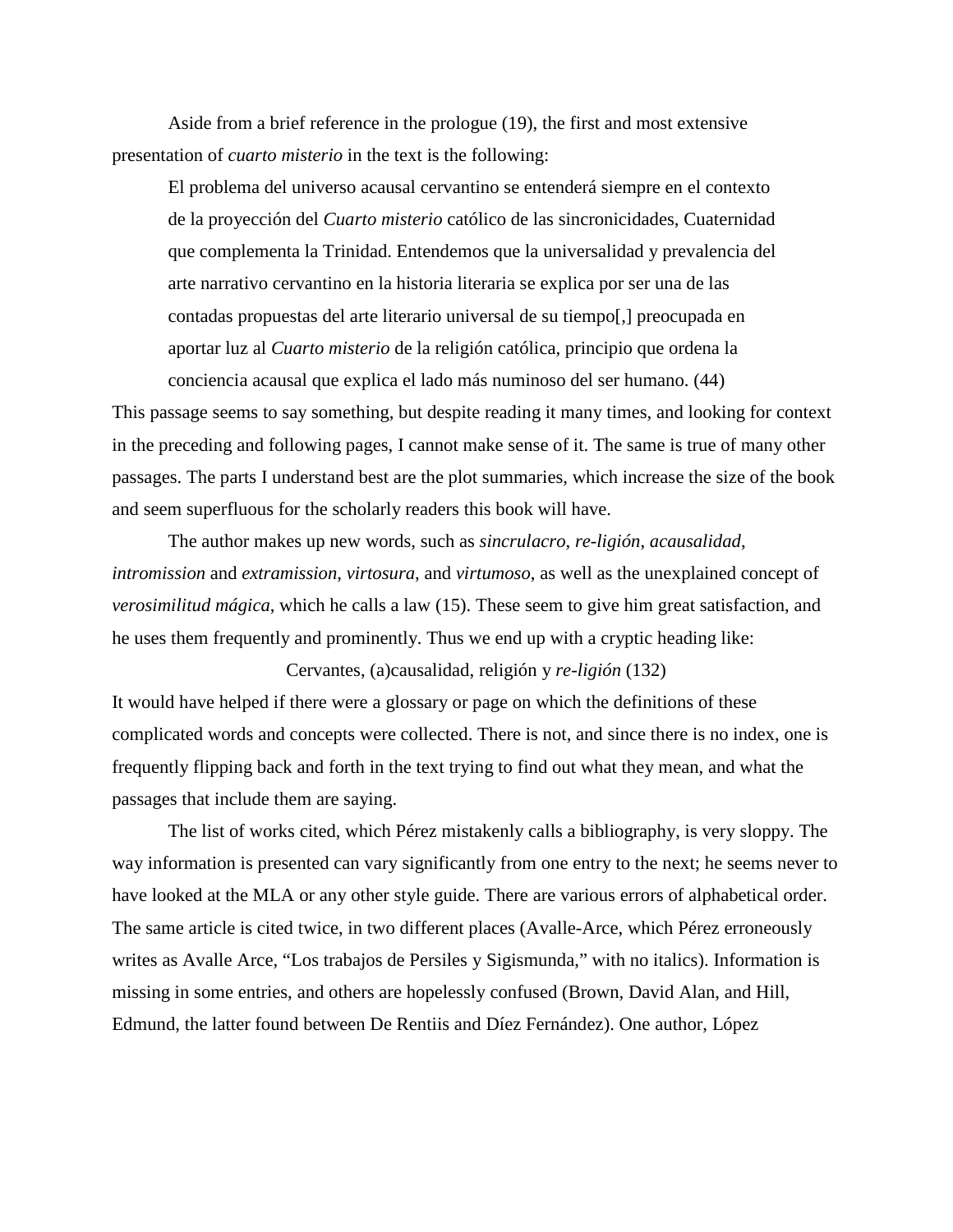García-Berduy, is found in the middle of Cervantes entries, with the title of the work missing. Gómez Pereira in the text (28 n. 6) is listed as Pereira Gómez.

To top off this sad story, the book is poorly written. He strings out very long sequences of prepositional phrases:

Se concluye así que la comprensión *de* un acto acausal nacido *del* profundo sentimiento colectivo *del* honor compartido *por* muchos seres humanos es necesaria *para* el profundo reconocimiento *del* significado *de* la totalidad *de* la existencia *del* protagonista cervantino *en* su concienciación *sobre* la resolución justa *de* sus actos. (41)

Many sentences are overly long and complicated:

La creación de una nueva propuesta literaria en la que se experimenta sobre el concepto de verosimilitud en su época, entregando las herramientas creativas al lector, anticipa un tipo de ficción cuyo testigo fue recogido por autores muy posteriores en el tiempo como Pirandello, Unamuno y Borges – a pesar de que el arte de estos últimos destaque por aplicarse en muchos casos y principalmente en el propio proceso, en su mera aplicación sin mantener siempre el apuntado *justo equilibrio de conciencia lógica (a)causal*. (128)

A style manual would call these flabby sentences, that impact the reader weakly.

Pérez does not capitalize either Spanish or English correctly (for example: North Carolina studies in the Romance languages and literatures, *Eros Y Magia En El Renacimiento*). He does not know how to accentuate either, confusing *aun* and *aún*, *quien* and *quién*, *donde* and *dónde*, *cual* and *cuál* (*los cuáles*, 121). There is an error in the use of the subjunctive (*pueda* for *puede*, 16).

All of this matters. Small things add up. When you cannot check an author's references conveniently – and some not at all – authority suffers. Punctuation, on which I spare you details, is important, as explained to doubters in *Eats, Shoots and Leaves*. Conventions in capitalization and accentuation are, like correct spelling and proper use of italic, aids to readers' understanding. It is unfortunate that the book of a highly intelligent author, with important things to say, has so many large and small deficiencies. They make the book hard to read and harder to understand. I wish I understood it better. The reader should be prepared for a slog.